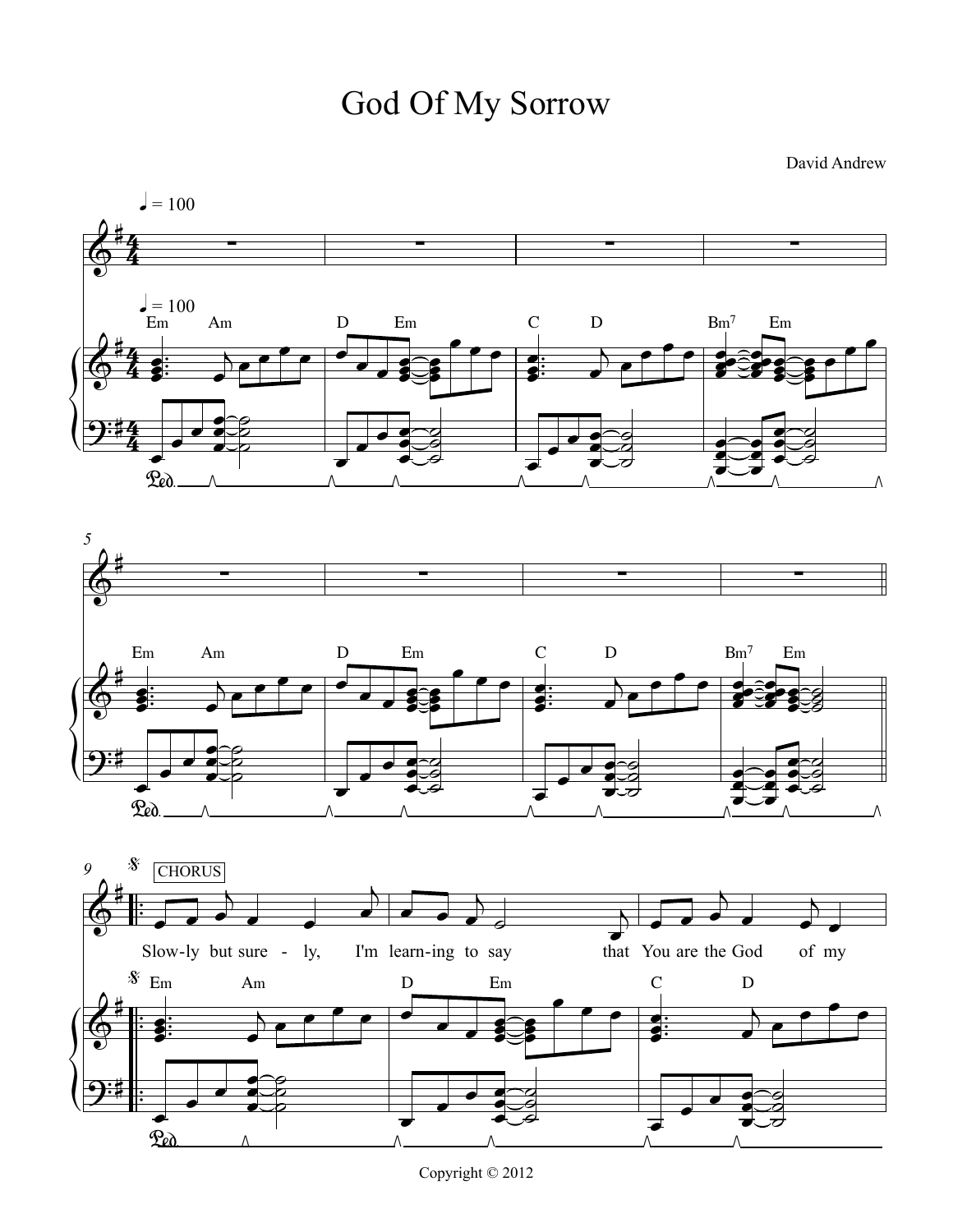



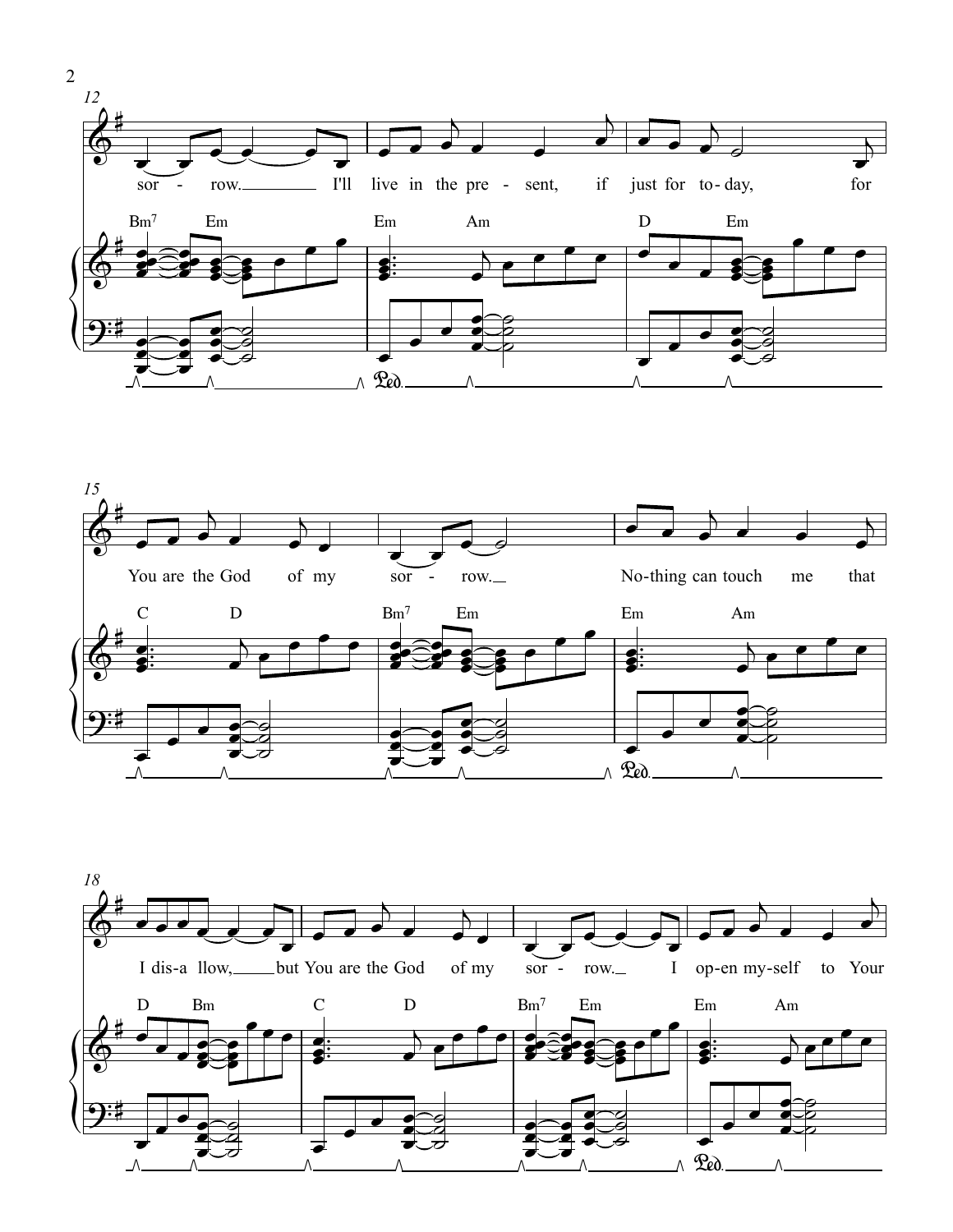





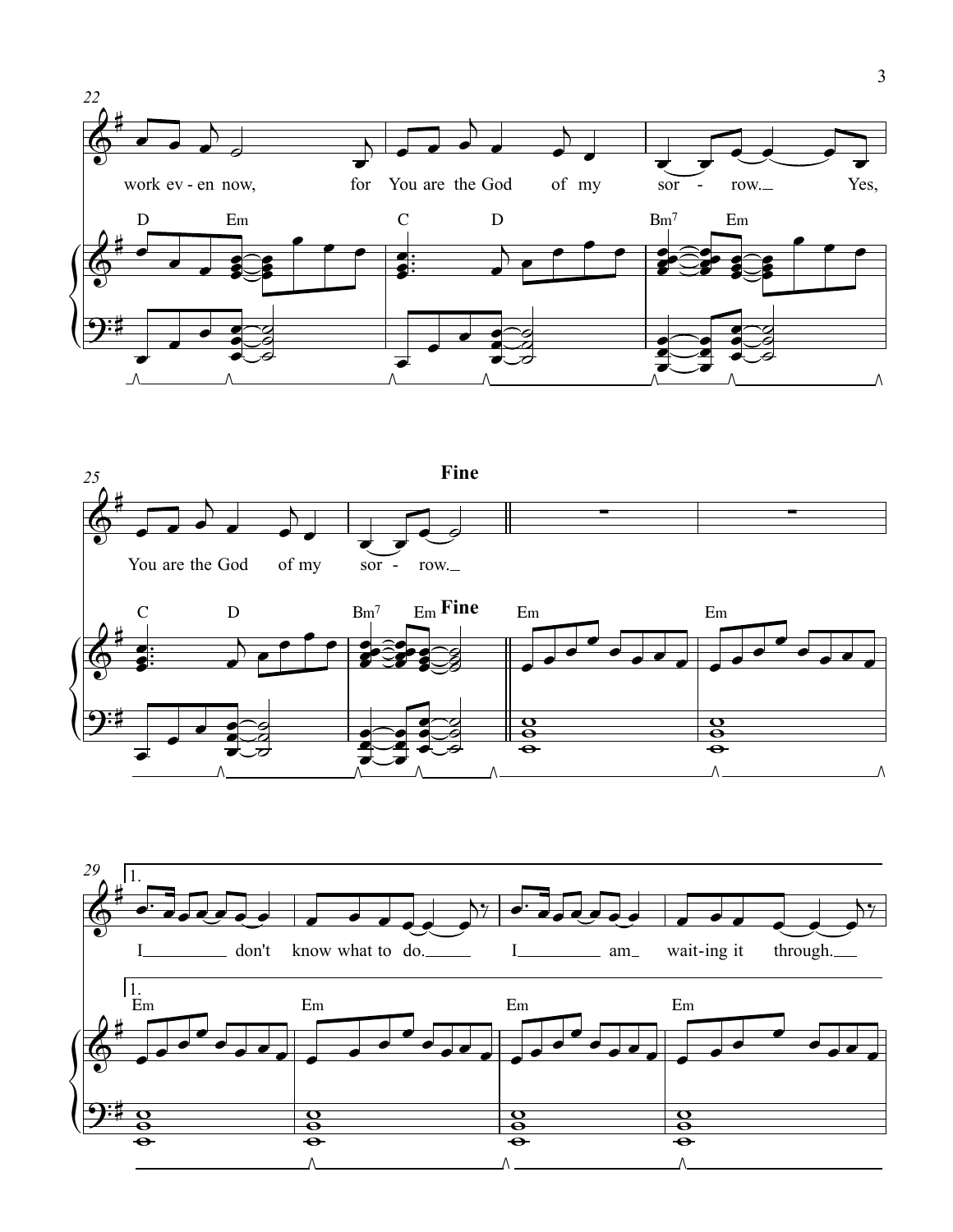





4